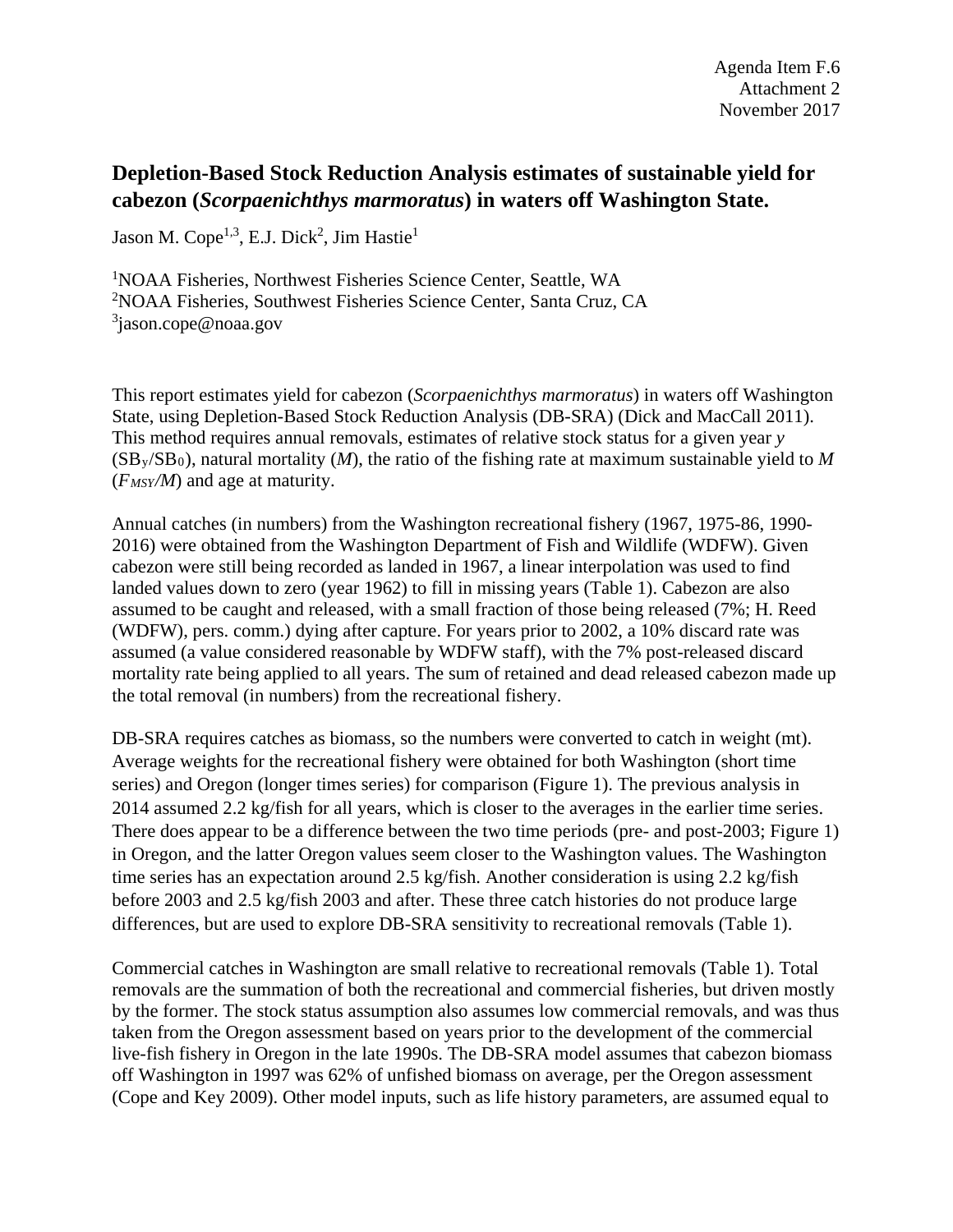values reported in the cabezon substock in Oregon waters (Cope and Key 2009; [Table 2\)](#page-4-0). DB-SRA was run 10,000 times to produce the OFL in 2019. The median value of the OFL in 2019 was then used as an input for further DB-SRA runs to obtain the 2020 OFL.

Results of the DB-SRA runs are provided in [Table 3](#page-4-1) and [Figure 2](#page-6-0) and [Figure 3.](#page-7-0) The three removal histories based on different average catch assumptions were combined into a composite distribution of OFLs. This composite thus incorporates the uncertainty in the removal histories, and has been highlighted as the suggested OFL for management use. The ABC values are based on  $P^* = 0.45$  and  $\sigma = 1.44$ , which results in a buffer of 0.834. Only two years (i.e., enough for the next management cycle) are provided in this analysis to encourage further investigations beyond the 2019-2020 management cycle.

## **Acknowledgements**

We thank T. Tsou, H. Reed, J. Doerpinghaus (WDFW), and P. Mirick (ODFW) for providing data and consultation.

## **References**

- Cope, J. M. and M. Key. 2009. Status of Cabezon (*Scorpaenichthys marmoratus*) in California and Oregon Waters as Assessed in 2009. Pacific Fishery Management Council, 7700 Ambassador Place NE, Suite 101, Portland, OR 97220. 390 pp.
- Dick, E. J. and A. D. MacCall. 2011. Depletion-Based Stock Reduction Analysis: A catch-based method for determining sustainable yields for data-poor fish stocks. Fisheries Research 110: 331-341.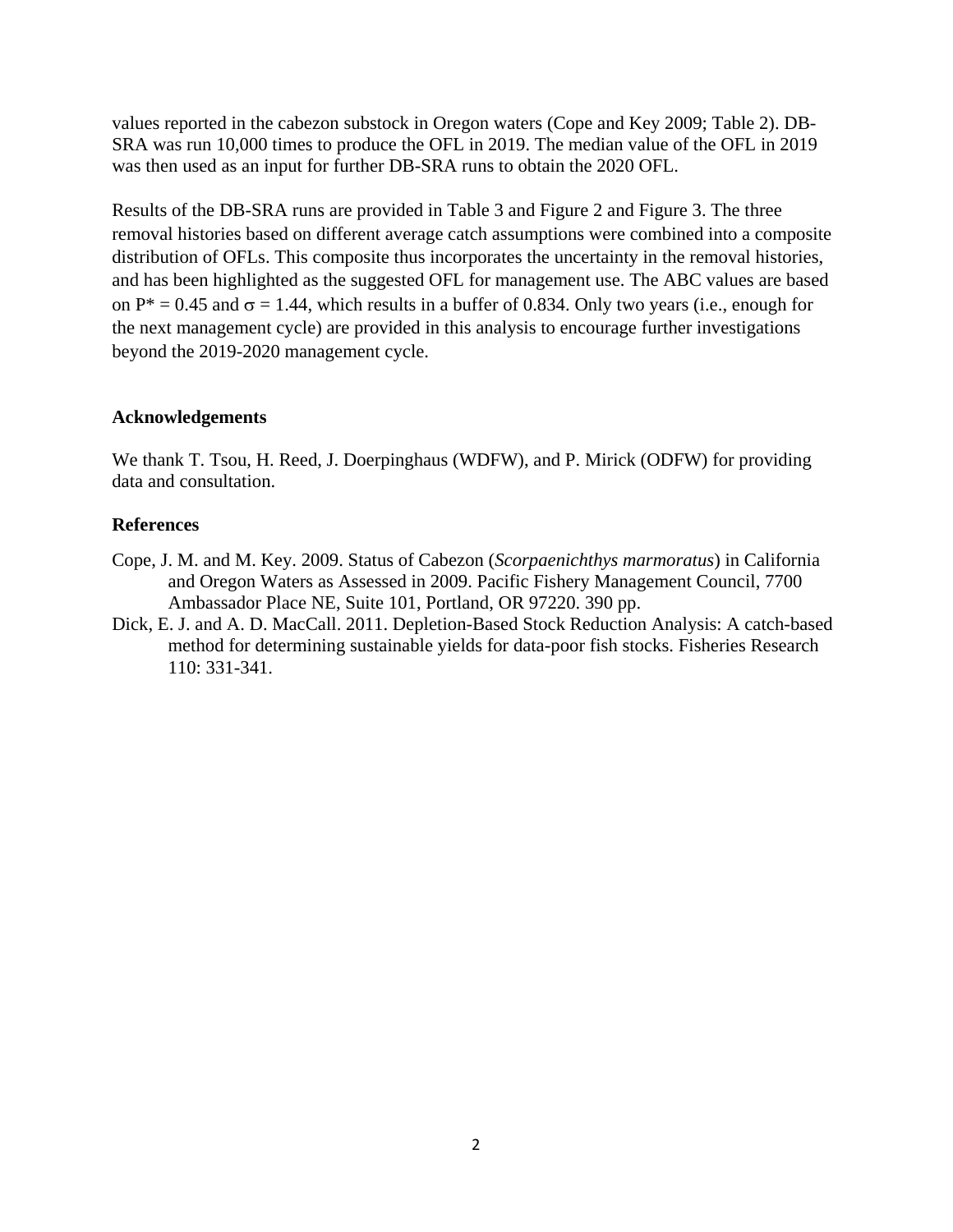|      | Cabezon recreational removals |                |                  |                   |                  |                 |        |                   |                                        |                               |                                        |
|------|-------------------------------|----------------|------------------|-------------------|------------------|-----------------|--------|-------------------|----------------------------------------|-------------------------------|----------------------------------------|
| Year | Retained                      | Released       | Dead<br>released | $\#_{\textrm{S}}$ | m t <sup>1</sup> | mt <sup>2</sup> | $mt^3$ | Comm.<br>Removals | Total<br>removals<br>(mt) <sup>1</sup> | Total<br>removals<br>$(mt)^2$ | Total<br>removals<br>(mt) <sup>3</sup> |
| 1963 | 10                            | $\mathbf{1}$   | $\boldsymbol{0}$ | 10                | 0.02             | 0.02            | 0.02   | 0.00              | 0.02                                   | 0.02                          | 0.02                                   |
| 1964 | 31                            | 3              | $\boldsymbol{0}$ | 31                | 0.07             | 0.07            | 0.08   | 0.00              | $0.07\,$                               | 0.07                          | 0.08                                   |
| 1965 | 51                            | 5              | $\boldsymbol{0}$ | 52                | 0.11             | 0.11            | 0.13   | 0.00              | 0.11                                   | 0.11                          | 0.13                                   |
| 1966 | 72                            | $\overline{7}$ | $\mathbf{1}$     | 73                | 0.16             | 0.16            | 0.18   | 0.00              | 0.16                                   | 0.16                          | 0.18                                   |
| 1967 | 80                            | $\,8\,$        | $\mathbf{1}$     | 81                | 0.18             | 0.18            | 0.20   | 0.00              | 0.18                                   | 0.18                          | 0.20                                   |
| 1968 | 114                           | 11             | $\mathbf{1}$     | 115               | 0.25             | 0.25            | 0.29   | 0.00              | 0.25                                   | 0.25                          | 0.29                                   |
| 1969 | 135                           | 13             | $\mathbf{1}$     | 136               | 0.30             | 0.30            | 0.34   | 0.00              | 0.30                                   | 0.30                          | 0.34                                   |
| 1970 | 156                           | 16             | $\mathbf{1}$     | 157               | 0.34             | 0.34            | 0.39   | 0.00              | 0.34                                   | 0.34                          | 0.39                                   |
| 1971 | 177                           | 18             | $\mathbf{1}$     | 178               | 0.39             | 0.39            | 0.44   | 0.00              | 0.39                                   | 0.39                          | 0.44                                   |
| 1972 | 197                           | 20             | $\mathbf{1}$     | 199               | 0.44             | 0.44            | 0.50   | 0.00              | 0.44                                   | 0.44                          | 0.50                                   |
| 1973 | 218                           | 22             | $\sqrt{2}$       | 220               | 0.48             | 0.48            | 0.55   | 0.00              | 0.48                                   | 0.48                          | 0.55                                   |
| 1974 | 239                           | 24             | $\overline{c}$   | 241               | 0.53             | 0.53            | 0.60   | 0.00              | 0.53                                   | 0.53                          | 0.60                                   |
| 1975 | 330                           | 33             | $\sqrt{2}$       | 332               | 0.73             | 0.73            | 0.83   | 0.00              | 0.73                                   | 0.73                          | 0.83                                   |
| 1976 | 316                           | 32             | $\sqrt{2}$       | 318               | 0.70             | 0.70            | 0.80   | 0.00              | 0.70                                   | 0.70                          | 0.80                                   |
| 1977 | 165                           | 17             | $\,1$            | 166               | 0.37             | 0.37            | 0.42   | 0.00              | 0.37                                   | 0.37                          | 0.42                                   |
| 1978 | 449                           | 45             | $\mathfrak{Z}$   | 452               | 0.99             | 0.99            | 1.13   | 0.11              | 1.11                                   | 1.11                          | 1.25                                   |
| 1979 | 239                           | 24             | $\sqrt{2}$       | 241               | 0.53             | 0.53            | 0.60   | 0.00              | 0.53                                   | 0.53                          | 0.60                                   |
| 1980 | 390                           | 39             | $\sqrt{3}$       | 393               | 0.86             | 0.86            | 0.98   | 0.00              | 0.86                                   | 0.86                          | 0.98                                   |
| 1981 | 313                           | 31             | $\sqrt{2}$       | 315               | 0.69             | 0.69            | 0.79   | 0.00              | 0.69                                   | 0.69                          | 0.79                                   |
| 1982 | 473                           | 47             | $\mathfrak{Z}$   | 476               | 1.05             | 1.05            | 1.19   | 0.00              | 1.05                                   | 1.05                          | 1.19                                   |
| 1983 | 1029                          | 103            | $\boldsymbol{7}$ | 1036              | 2.28             | 2.28            | 2.59   | 0.00              | 2.28                                   | 2.28                          | 2.59                                   |
| 1984 | 1248                          | 125            | $\overline{9}$   | 1257              | 2.76             | 2.76            | 3.14   | 0.02              | 2.79                                   | 2.79                          | 3.17                                   |
| 1985 | 1153                          | 115            | $\,8\,$          | 1161              | 2.55             | 2.55            | 2.90   | 0.00              | 2.55                                   | 2.55                          | 2.90                                   |
| 1986 | 1673                          | 167            | 12               | 1685              | 3.71             | 3.71            | 4.21   | 0.02              | 3.72                                   | 3.72                          | 4.23                                   |
| 1987 | $\rm NA$                      | NA             | <b>NA</b>        | NA                |                  |                 |        | 0.95              | 5.09                                   | 5.09                          | 5.65                                   |
| 1988 | NA                            | $\rm NA$       | <b>NA</b>        | $\rm NA$          |                  |                 |        | 1.10              | 5.66                                   | 5.66                          | 6.28                                   |
| 1989 | NA                            | <b>NA</b>      | NA               | NA                |                  |                 |        | 1.52              | 6.52                                   | 6.52                          | 7.20                                   |

<span id="page-2-0"></span>Table 1. Cabezon removals used in the DB-SRA analysis.

Linearly interpolated using years 1967, 1975-1982.

Assumes discard rate of 10%.

Assumes discard mortality rate

of 7%.

<sup>1</sup> Average weights assumed 2.2 kg for all years

<sup>2</sup> Average weights assumed 2.2 (1963-2002) and 2.5 kg (2003-2016)

<sup>3</sup> Average weights assumed 2.5 kg for all years

Linearly interpolated using years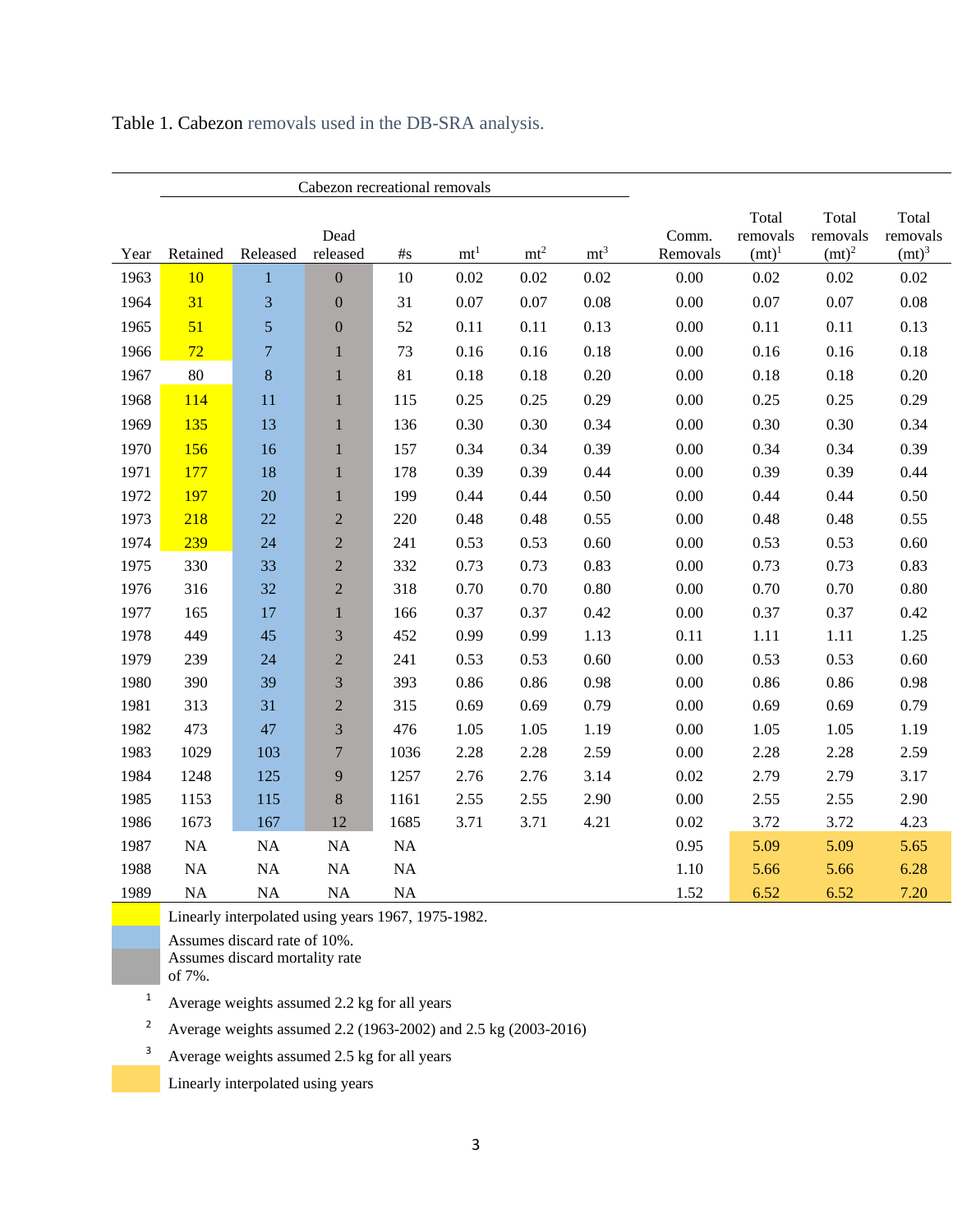## Table 1. continued.

|      | Cabezon recreational removals |           |           |                   |                  |             |           |          |                   |                   |                   |
|------|-------------------------------|-----------|-----------|-------------------|------------------|-------------|-----------|----------|-------------------|-------------------|-------------------|
|      |                               |           | Dead      |                   |                  |             |           | Comm.    | Total<br>removals | Total<br>removals | Total<br>removals |
| Year | Retained                      | Released  | released  | $\#_{\mathbf{S}}$ | m t <sup>1</sup> | $\rm{m}t^2$ | $mt^3$    | Removals | (mt) <sup>1</sup> | $(mt)^2$          | (mt) <sup>3</sup> |
| 1990 | 2447                          | 245       | 17        | 2464              | 5.42             | 5.42        | 6.16      | 0.59     | 6.01              | 6.01              | 6.75              |
| 1991 | 1923                          | 192       | 13        | 1936              | 4.26             | 4.26        | 4.84      | 0.20     | 4.46              | 4.46              | 5.04              |
| 1992 | 3207                          | 321       | 22        | 3229              | 7.10             | 7.10        | 8.07      | 0.34     | 7.44              | 7.44              | 8.41              |
| 1993 | 2755                          | 276       | 19        | 2774              | 6.10             | 6.10        | 6.94      | 0.75     | 6.85              | 6.85              | 7.68              |
| 1994 | 1924                          | 192       | 13        | 1937              | 4.26             | 4.26        | 4.84      | 0.21     | 4.48              | 4.48              | 5.06              |
| 1995 | 2069                          | 207       | 14        | 2083              | 4.58             | 4.58        | 5.21      | 0.11     | 4.69              | 4.69              | 5.31              |
| 1996 | 2236                          | 224       | 16        | 2252              | 4.95             | 4.95        | 5.63      | 0.00     | 4.95              | 4.95              | 5.63              |
| 1997 | 2601                          | 260       | 18        | 2619              | 5.76             | 5.76        | 6.55      | 0.00     | 5.76              | 5.76              | 6.55              |
| 1998 | 2043                          | 204       | 14        | 2057              | 4.53             | 4.53        | 5.14      | 0.00     | 4.53              | 4.53              | 5.14              |
| 1999 | 1962                          | 196       | 14        | 1976              | 4.35             | 4.35        | 4.94      | 0.00     | 4.35              | 4.35              | 4.94              |
| 2000 | 1941                          | 194       | 14        | 1955              | 4.30             | 4.30        | 4.89      | 0.53     | 4.83              | 4.83              | 5.41              |
| 2001 | 2443                          | 244       | 17        | 2460              | 5.41             | 5.41        | 6.15      | 0.00     | 5.41              | 5.41              | 6.15              |
| 2002 | 3106                          | 515       | 36        | 3142              | 6.91             | 7.86        | 7.86      | 0.00     | 6.91              | 7.86              | 7.86              |
| 2003 | 3047                          | 734       | 51        | 3098              | 6.82             | 7.75        | 7.75      | 0.00     | 6.82              | 7.75              | 7.75              |
| 2004 | 3301                          | 1036      | 73        | 3374              | 7.42             | 8.43        | 8.43      | 0.06     | 7.48              | 8.49              | 8.49              |
| 2005 | 3962.98                       | 1016      | 71        | 4034              | 8.88             | 10.09       | 10.09     | 0.03     | 8.90              | 10.11             | 10.11             |
| 2006 | 2647.57                       | 644       | 45        | 2693              | 5.92             | 6.73        | 6.73      | 0.00     | 5.93              | 6.74              | 6.74              |
| 2007 | 2433.7                        | 768       | 54        | 2487              | 5.47             | 6.22        | 6.22      | 0.18     | 5.65              | 6.40              | 6.40              |
| 2008 | 2008.43                       | 587       | 41        | 2050              | 4.51             | 5.12        | 5.12      | $0.01\,$ | 4.52              | 5.14              | 5.14              |
| 2009 | 3067.69                       | 593       | 41        | 3109              | 6.84             | 7.77        | 7.77      | 0.00     | 6.84              | 7.78              | 7.78              |
| 2010 | 3084.53                       | 958       | 67        | 3152              | 6.93             | 7.88        | 7.88      | $0.01\,$ | 6.95              | 7.89              | 7.89              |
| 2011 | 3666.22                       | 985       | 69        | 3735              | 8.22             | 9.34        | 9.34      | 0.03     | 8.25              | 9.37              | 9.37              |
| 2012 | 2834.68                       | 849       | 59        | 2894              | 6.37             | 7.24        | 7.24      | 0.12     | 6.48              | 7.35              | 7.35              |
| 2013 | 2477.41                       | 954       | 67        | 2544              | 5.60             | 6.36        | 6.36      | 0.00     | 5.60              | 6.36              | 6.36              |
| 2014 | 2164.81                       | 1523      | 107       | 2271              | 5.00             | 5.68        | 5.68      | 0.00     | 5.00              | 5.68              | 5.68              |
| 2015 | 2046.58                       | 1108      | 78        | 2124              | 4.67             | 5.31        | 5.31      | 0.03     | 4.71              | 5.35              | 5.35              |
| 2016 | 1899.08                       | 1248      | 87        | 1986              | 4.37             | 4.97        | 4.97      | 0.01     | 4.38              | 4.98              | 4.98              |
| 2017 | <b>NA</b>                     | NA        | <b>NA</b> | $\rm NA$          | NA               | <b>NA</b>   | <b>NA</b> | NA       | 3.80              | 3.80              | 3.80              |
| 2018 | <b>NA</b>                     | <b>NA</b> | NA        | <b>NA</b>         | NA               | <b>NA</b>   | NA        | NA       | 4.00              | 4.00              | 4.00              |

Assumes discard rate of 10%.

Assumes discard mortality rate

of 7%.

Average weights assumed 2.2 kg for all years

Average weights assumed 2.2 (1963-2002) and 2.5 kg (2003-2016)

<sup>3</sup> Average weights assumed 2.5 kg for all years

Harvest specifications ACLs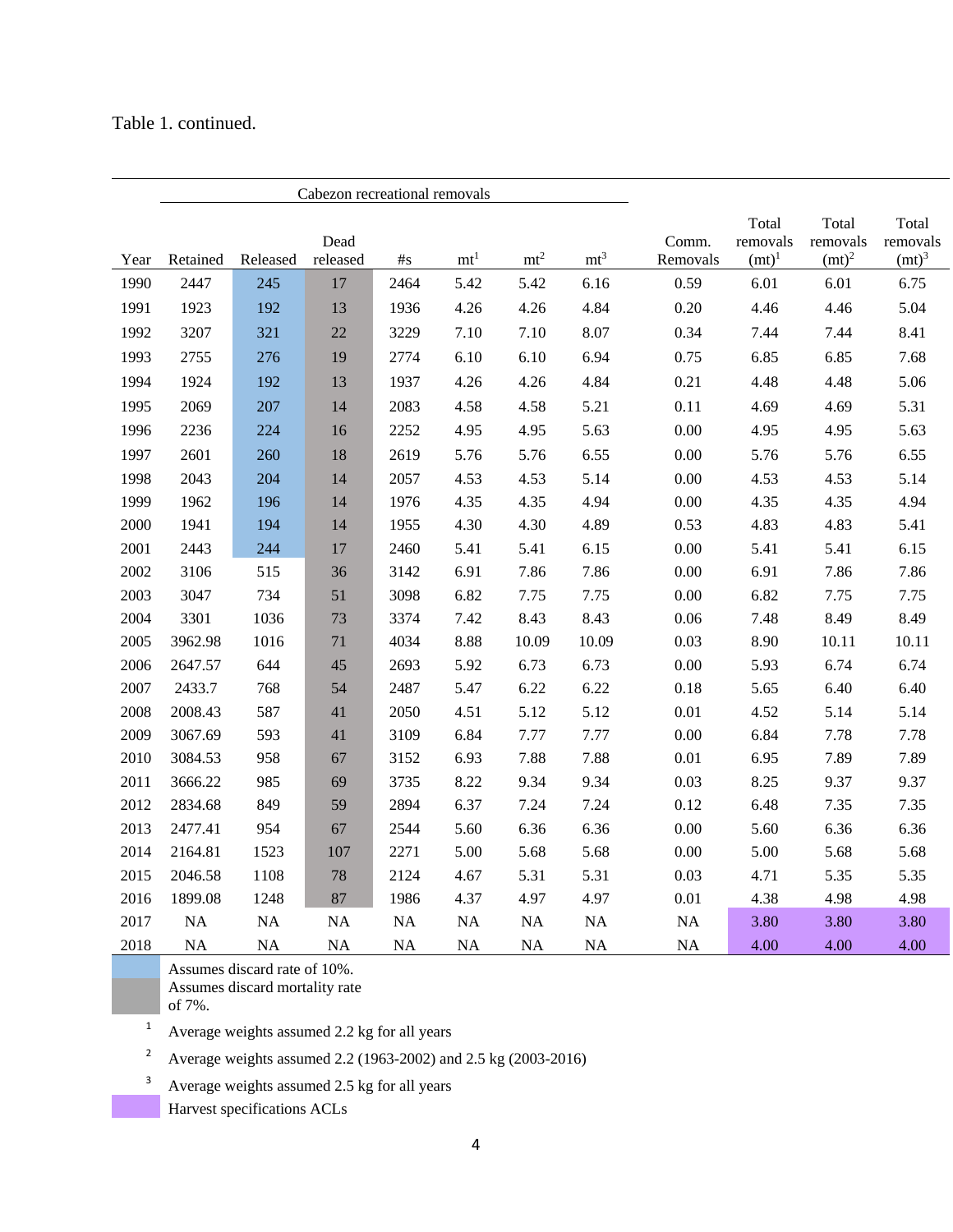<span id="page-4-0"></span>Table 2. Parameter values/distributions used in the DB-SRA analysis for cabezon in Washington. Means are arithmetic means, standard deviations with an \* are log-scale standard deviations. Fixed values (assumed known without error) are shown in parentheses.

| Parameter/Qty.    | Distribution | Mean   | SD     | <b>Bounds</b> |  |
|-------------------|--------------|--------|--------|---------------|--|
| M                 | lognormal    | 0.25   | $0.4*$ | $0,$ Inf      |  |
| $F_{\rm MSY}/M$   | lognormal    | 0.8    | $0.1*$ | $0,$ Inf      |  |
| $B_{\rm MSY}/B_0$ | beta         | 0.4    | 0.05   | 0.05,0.95     |  |
| $1-\Delta$        | beta         | 0.3814 | 0.1    | 0.01,0.99     |  |
| $\Delta$ year     |              | 1997   |        |               |  |
| Age at maturity   |              | 4      |        |               |  |

<span id="page-4-1"></span>Table 3. OFL and ACL (83.4% of the OFL) values from the DB-SRA analysis for the Washington substock of cabezon. Bolded values are proposed values for use in management.

| Year | Avg. wt. run | 2.5% | 25%  | 50%  | 75%  | 97.5% | ACL  |
|------|--------------|------|------|------|------|-------|------|
| 2019 | $2.2$ kg     | 0.08 | 2.93 | 5.38 | 8.33 | 16.80 | 4.49 |
| 2019 | 2.2 & 2.5 kg | 0.02 | 2.49 | 4.87 | 7.88 | 16.94 | 4.06 |
| 2019 | $2.5$ kg     | 0.19 | 3.33 | 6.27 | 9.64 | 18.85 | 5.23 |
| 2019 | Composite    | 0.08 | 2.90 | 5.52 | 8.69 | 17.68 | 4.60 |
| 2020 | $2.2$ kg     | 0.00 | 2.72 | 5.24 | 8.21 | 16.70 | 4.37 |
| 2020 | 2.2 & 2.5 kg | 0.00 | 2.32 | 4.81 | 7.88 | 17.00 | 4.01 |
| 2020 | $2.5$ kg     | 0.00 | 3.03 | 6.06 | 9.46 | 18.67 | 5.05 |
| 2020 | Composite    | 0.00 | 2.67 | 5.37 | 8.56 | 17.55 | 4.48 |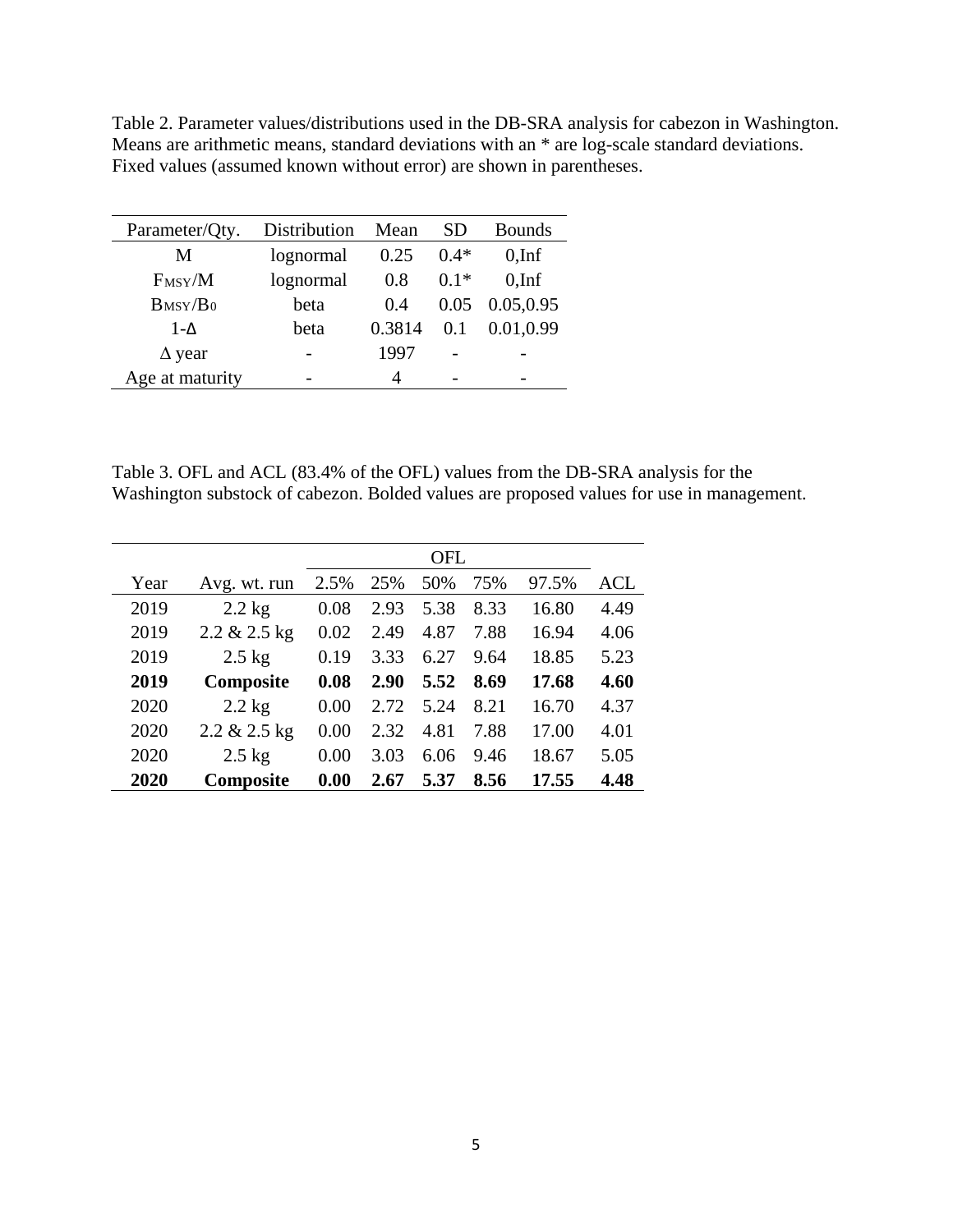

<span id="page-5-0"></span>Figure 1. Average landed cabezon weights by year from three recreational fishery data sources. OR\_MRFSS = Oregon MRFSS. OR\_ORBS = Oregon ORBS. WA = Washington recreational sampling.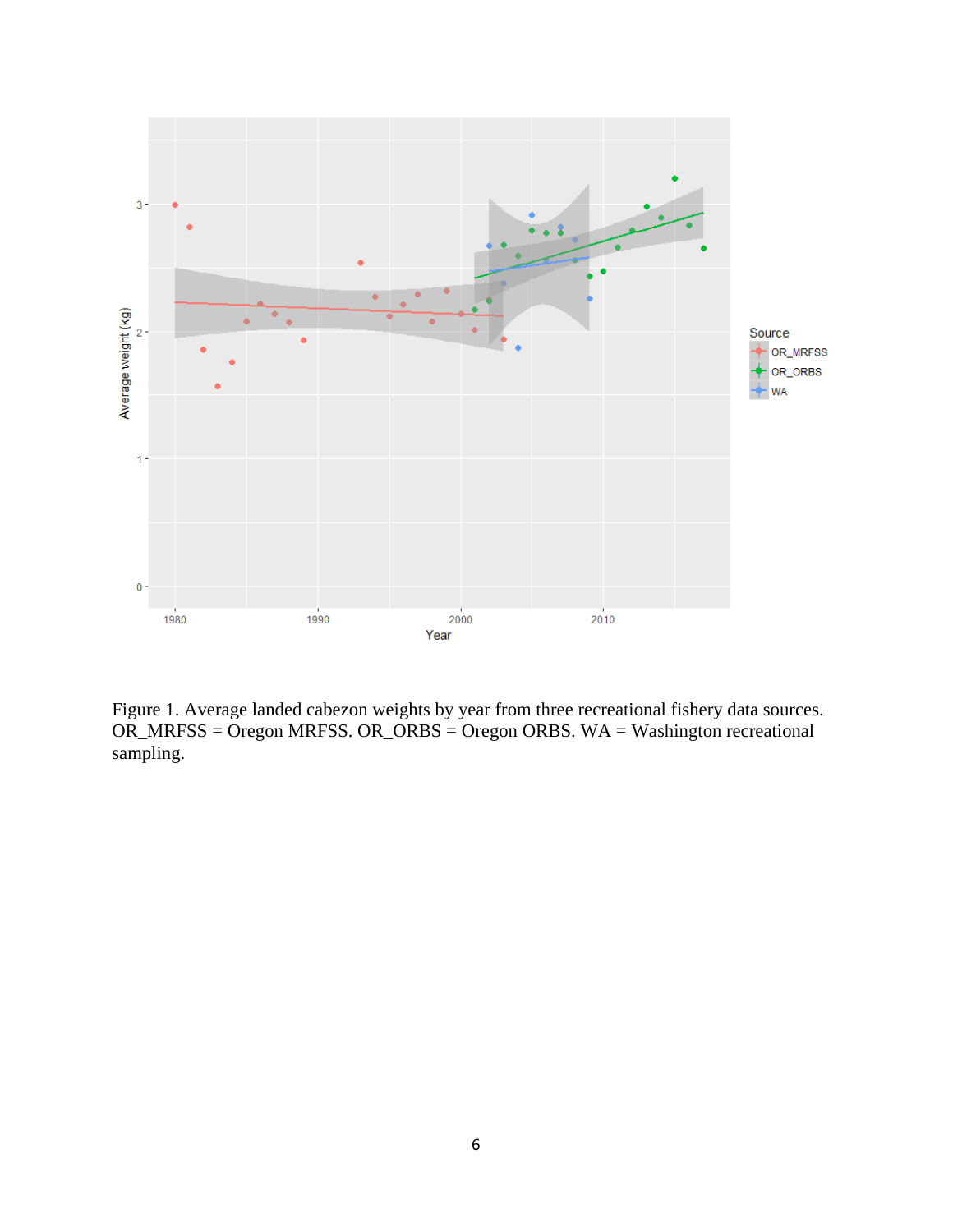

<span id="page-6-0"></span>Figure 2 . Distribution of 2019 OFL values for cabezon in Washington for 3 different catch scenarios and the composite of all 3 catch scenarios. Run  $1 =$  average catch assume 2.2 kg/fish; Run 2 = average catch assume 2.2 kg/fish (1963-2002) and 2.5 kg/fish (2003-2016); Run  $3 =$ average catch assume 2.5 kg/fish.